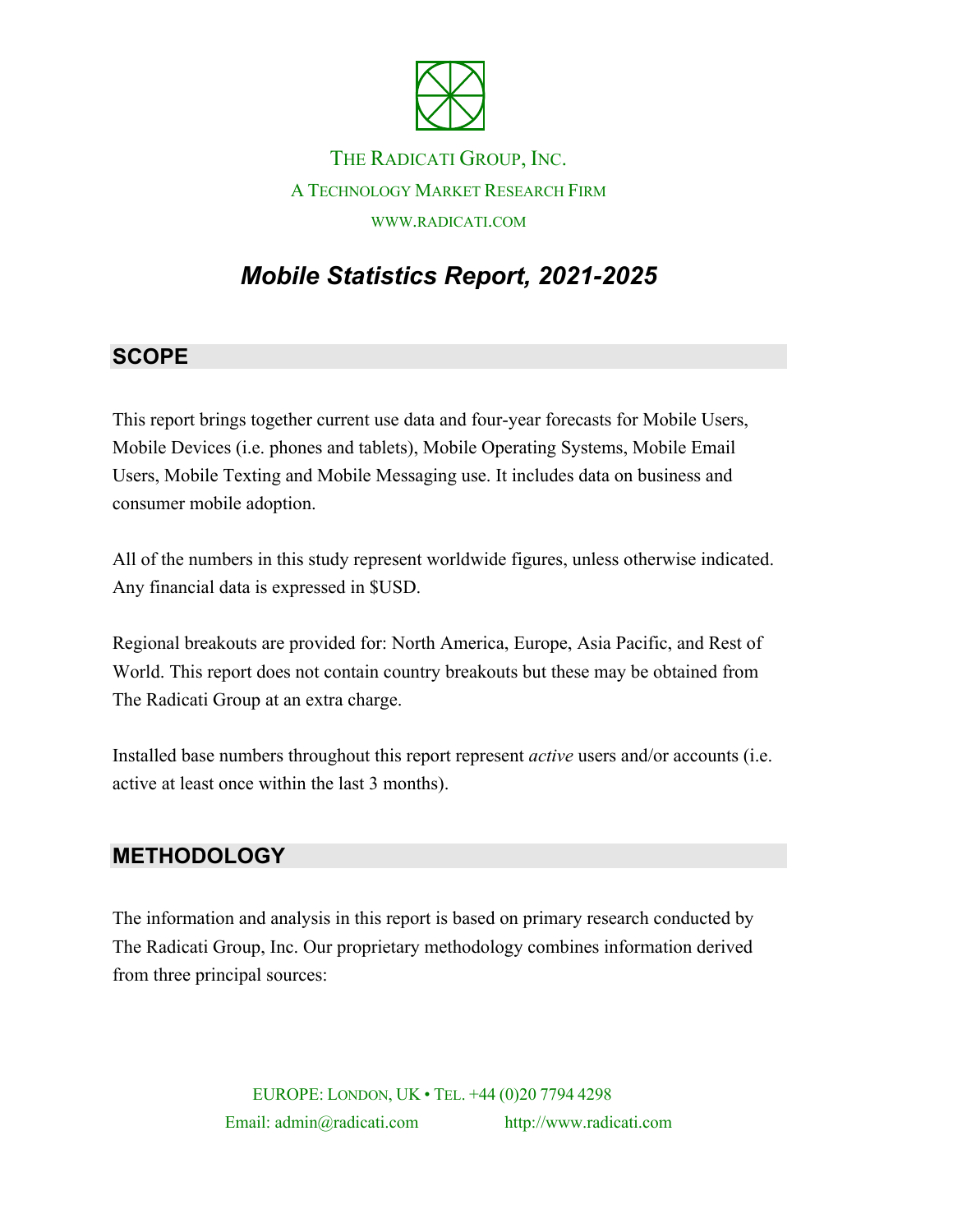- a. Our Worldwide Database which tracks user population, seat count, enterprise adoption and IT use from 1993 onwards.
- b. Surveys conducted on an on-going basis in all market areas which we cover.
- c. Market share, revenue, sales and customer demand information derived from vendor briefings.

Forecasts are based on historical information as well as our in-depth knowledge of market conditions and how we believe markets will evolve over time.

Finally, secondary research sources have also been used, where appropriate, to crosscheck all the information we collect. These include company annual reports and other financial disclosures, industry trade association material, published government statistics and other published sources.

Our research processes and methodologies are proprietary and confidential.

### **EXECUTIVE SUMMARY**

- Mobile use continues to see strong growth with business and consumer users on a worldwide basis. Mobile devices (both phones and tablets) are increasingly used to communicate via voice, email, chat, text, instant messaging, social media, and video conferencing.
- The number of mobile users is expected to exceed 7.1 billion in 2021, and grow to nearly 7.5 billion by year-end 2025.
	- o The total number of mobile devices, including both phones and tablets will be over 14.9 billion at the end of 2021. The number of mobile devices exceeds the number of users, as many users have more than one device. By year-end 2025, we expect the total number of mobile devices in use to be over 18.2 billion.